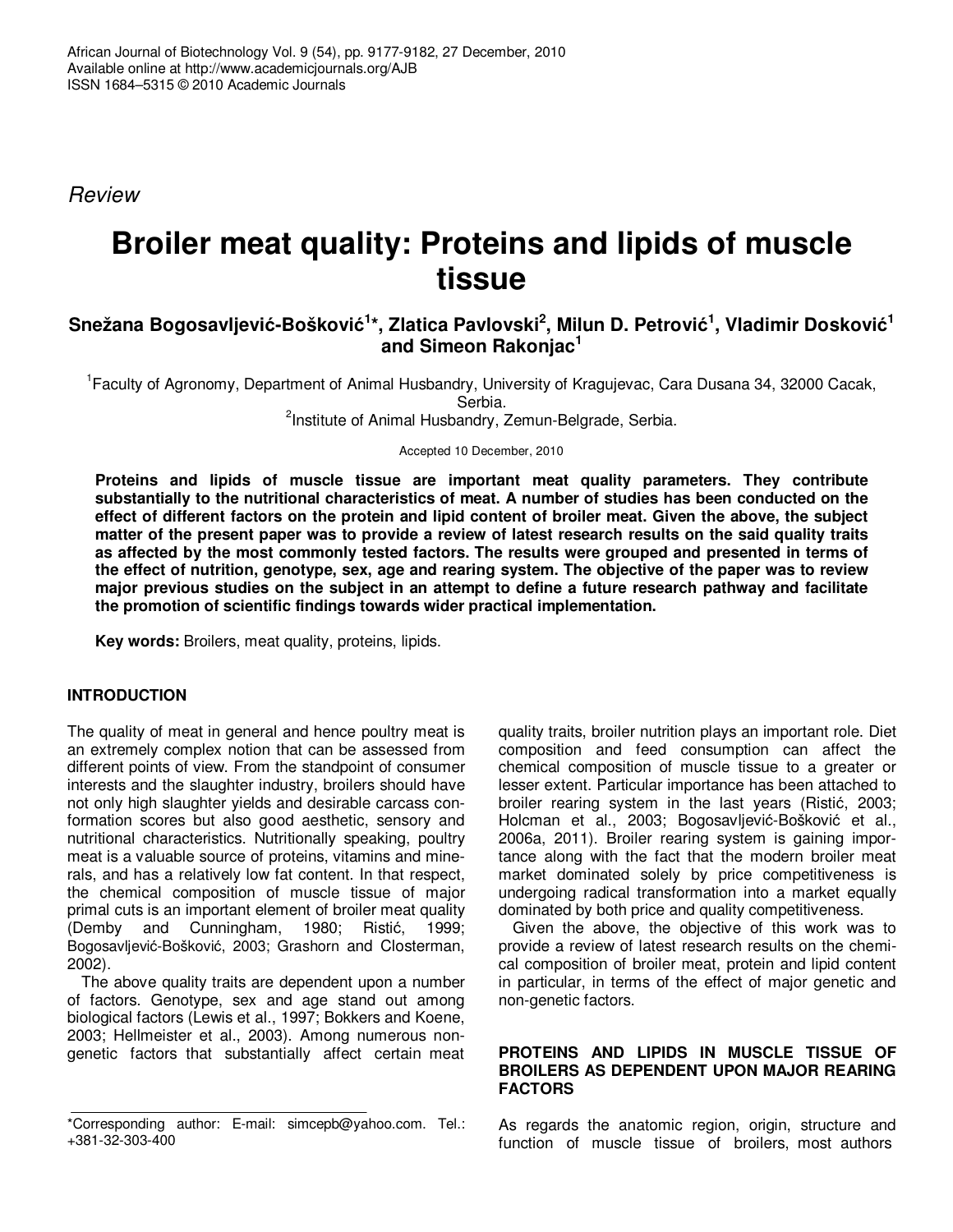emphasize differences in the chemical composition of breast, thigh and drumstick muscles. Žlender et al. (1995) report that the protein content of leg muscles and breast muscle-plus-skin ranges from 15.8 to 17.9% and 21.9 to 23.5%, respectively. The fat content of thigh muscle, as determined by the same authors, was within the 10.6 to 15.6% range and that of breast muscle ranged from 3.9 to 8.4%. Similar data were reported by Bogosavljević-Bošković et al. (1999). Breast muscle contains about 22% proteins. Apart from having more fat, thigh muscles have a somewhat lower protein content–about 17.20% (Simeonova, 1999). In commercial hybrids (Ross 308, Cobb, Hybro), the protein content of breast muscle is on the average of 3.6 to 4.2% higher than that of thigh muscles (Suchu et al., 2002). Most of the total body fat is found under the skin, as well as in the abdomen (Simeonova, 1999). A comparison of the fat content of main muscle groups of poultry meat reveals even greater differences than in protein content. Diaz (2010) relates the differences to the very structure of these organs, breast being mostly composed of white fibres, as opposed to drumsticks made up of muscles that contain red fibres having different metabolic functions. The fat and protein content of muscles is a complex trait simultaneously affected by a large number of genetic and non-genetic factors.

Nutrition, as one of the most important external factors in broiler production, can have a crucial effect on the chemical composition of broiler meat. Factors that can have a highly variable effect on the chemical composition and quality of poultry meat include the following: choice of raw materials to be used in feed formulation, their characteristic chemical composition, different protein and energy values of formulated rations, different degrees of nutrient utilisation, different mutual (synergistic and antagonistic) effects of feed components. Higher protein diets induce a higher meat protein content, while reducing the fat content of the muscles. The effect of nutrition on body fat percentage is primarily reflected in abdominal fat. The accumulation of fat in the abdomen is generally due to an imbalance between energy intake and energy expenditure (Skrivan et al., 1990). Marcu et al. (2009) studied Ross 500 commercial broilers fed diets containing different protein levels, and reported that the broilers receiving rations having a 2% higher crude protein content (during all fattening stages) gave a 0.48, 0.74 and 0.64% higher protein content of breast, thighs and drumsticks, respectively. Similar findings were obtained by Thim et al. (1997) who fed broilers on feed containing 16 to 24% proteins, and reported statistically significant differences in the total meat protein content, with higher protein intake resulting in a higher protein content in broiler meat (broilers fed 16 and 24% protein feed were found to have the meat protein content of 15.2 and 16.97%, respectively).

Ghahri et al. (2010) attribute the results to the fact that an increase in protein intake induces a decrease in the

protein calory ratio that is a reduction in energy intake relative to the protein intake, resulting in decreasing body fat percentage. Rezai et al. (2004) reported that a 2% reduction in the protein content of broiler feed induced an increase in the abdominal fat content from 16.4 to 22.2%. Similar data were obtained by Aletor et al. (2000) and Furlan et al. (2004). Zelenka et al. (2006) observed that the above-optimal fat content in broiler feed (in an experiment involving different dietary flaxseed oil concentrations) had a negative effect on the meat protein content, but no significant effect on the fat content of breast and thighs. The effect of fat provided through dietary intake on adipose tissue composition of certain organs is far higher than on meat fat content, suggesting that broiler feed can be used to easily modify the adipose tissue of reared animals (Crespo et al., 2002), due to the fact that fatty acids present in the feed undergo slight modifications to be incorporated into the body fat (Scaife et al., 1994).

Sanz et al. (1999a) evaluated the effect of different fat sources in broiler feed on body fat composition. Each of the three test groups of broilers received 8% suet, fat and sunflower oil in the diet and the results obtained showed highest variations in the level of polyunsaturated fatty acids. Sunflower oil (rich in polyunsaturated fatty acids) induced an almost threefold increase in the content of these acids in abdominal fat and neutral intramuscular fat (triglycerides) as compared to the diet containing suet as a source of fatty acids, whereas the difference in the polar fraction of intramuscular fat (phospholipids) was considerably lower (about 30%). Similar results were obtained by Betti et al. (2009). El Hachemi et al. (2007) studied the effect of different concentrations of olive oil (highly rich in unsaturated fatty acids, particularly monounsaturated oleic acid C18:1) in broiler nutrition. Feeding on diets containing increased concentrations of olive oil also led to a statistically significant increase in the total breast fat concentration as well as to a change in the content of unsaturated and polyunsaturated fatty acids, whereas the content of monounsaturated oleic acid did not undergo any substantial change. No total fat increase was observed in broiler thighs. The composition of all categories of fatty acids changed statistically significantly or even highly significantly. Significant changes were not observed only in the percentage of linoleic acid in both breast and thighs. The same authors reported that the abdominal fat percentage decreased with increasing concentrations of saturated fatty acids and that the percentage of oleic and linoleic acids increased, which is an important finding in both nutritional and health terms. Panda et al. (2010) achieved substantially better fattening performance when common maize was substituted by high-protein maize having 15 to 20% more crude proteins than the control group (fed common maize).

Apart from the dietary protein requirements, special consideration should be given to the feed content of essential amino acids, primarily lysine and methionine.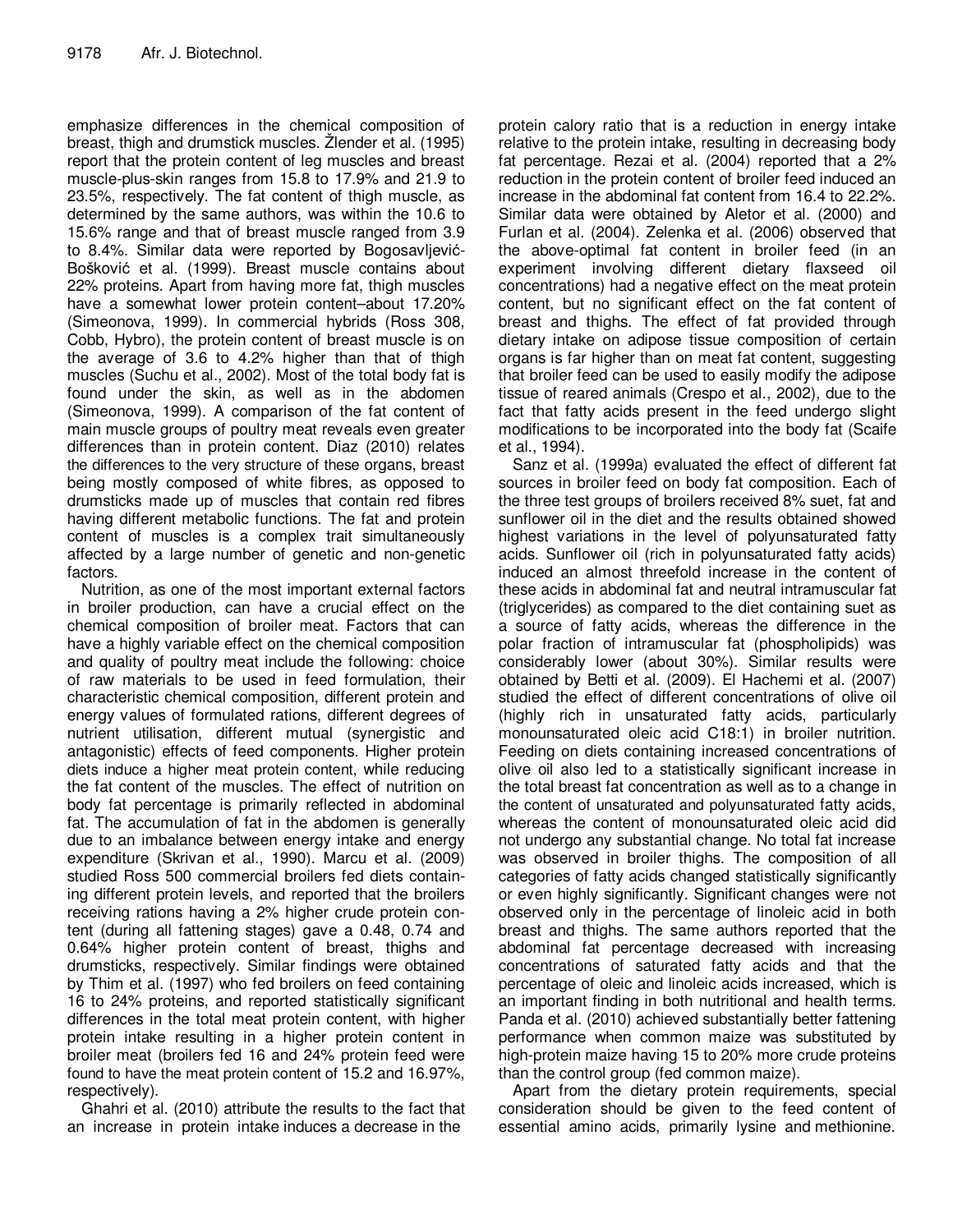Higher amounts of these amino acids are needed (a minimum of 1.20% lysine and 0.90% of methionine  $+$ cystine) during the first stage of fattening (0 to 21 days), and somewhat lower amounts (a minimum of 0.90% lysine and 0.70% methionine+cystine) during the second stage (21 to 42 days). A higher amount of these amino acids in the diet consequently leads to their higher content in broiler meat. In their study on the effect of different methionine and lysine levels in broiler feed, Muhtar et al. (2007) suggested that an increased level of the two essential amino acids in broiler diet improved some broiler characteristics (total body weight and meat yield), and implied the existence of differences, though statistically non-significant, in protein content as dependent upon the level of these amino acids. A study by Ghahri et al. (2010) suggested that the optimal lysine level of 1% in broiler feed contributes not only to increased live weight at slaughter and reduced feed conversion, but also to elevated levels of the amino acid in broiler meat, through an increase in the yield of breast as the richest source of lysine in chicken meat. In addition, a number of researchers have associated the use of inorganic feed supplements with the protein and fat level in broiler carcass. Toghyani et al. (2008) observed that the addition of 1000 µg of chromium chloride statistically significantly increased the breast protein level from 20.72 to 22.98%, whereas an increase in the thigh protein content was not statistically significant. Kim et al. (1996) obtained a reduction in abdominal fat through the use of chromium picolinate feed supplement which was found to show an inhibitory effect on lipogenesis in broiler tissues under in vitro conditions. Breast fat percentage was statistically significantly reduced through the addition of 200 ppm organically bound chromium (Tolimir et al., 2005). This was attributed by Sakhari et al. (1992) to the ability of chromium to facilitate insulin secretion which enhances protein synthesis, contributes to the transport of amino acids to the site of synthesis and substantially reduces protein degradation in broilers.

Another factor to consider in broiler rearing is providing adequate microclimate rearing conditions in view of their great effect on meat quality. Higher temperatures induce a reduction in protein content and an increase in fat content of broiler meat. Thim et al. (1997) suggested that meat protein content is significantly affected by environment temperature, as broilers reared at a temperature of 26.6°C had a higher protein content (16.77%) than those reared at 35°C (14.35%). Gu et al. (2008) reported that excess high temperatures can substantially reduce meat protein content. Conversely, high temperatures can increase the carcass content of fat, abdominal fat in particular, while low temperatures have the opposite effect (Gordon and Charles, 2002; Baziz et al., 1996). Thim et al. (1997) reported 16.52 and 17.35% of total body fat at 26.6 and 35ºC, respectively. Broiler rearing system has attracted the attention of a number of researchers in the last years who have, however, obtained differing results

on the effect of rearing system on the chemical composition of muscle tissue in broilers. Grashorn and Bros (1997) suggested that different rearing systems lead to different meat quality, with greater differences, though, being observed only for broilers reared under extensive systems in accordance with controlled ecological production, as opposed to label broilers (less intensive fattening following the label concept) which performed similarly to conventional commercially reared animals. Muriel and Pascual (1995) found no significant differences in muscle protein content between extensive male broilers slaughtered at 85 days of age and free range broilers slaughtered at 81 days of age. Protein content was lower in extensive broiler meat than in free range broiler meat.

Castellini et al. (2002) studied the effect of rearing system on the chemical composition of broiler meat in conventional broilers (8 birds/ $\overline{m}^2$ ) and organic broilers (8 birds/m<sup>2</sup>+4m<sup>2</sup>free range/bird) and observed minimum differences in protein content and substantial differences in fat content in different muscle groups. Namely, at 56 days of age, organic broilers had a fat content of 0.72% in the breast, and conventional broilers – 1.46%. At 81 days of age, the respective values were within a wider range of 0.74 and 2.37%. The fat content of drumsticks was as follows: 2.47:4.46% after 56 days of fattening and 2.83:5.01% after 81 days, respectively. As for the effect of rearing system on fat composition i.e. content of fatty acids, organic broilers were found to have a higher content of saturated and polyunsaturated fatty acids but a lower content of monounsaturated fatty acids in both breast and drumsticks as compared to conventional broilers (Castellini et al., 2002). Organic broilers also gave a higher omega-3 and omega-6 fatty acid content, being attributed to a certain extent to different feeding conditions, as these broilers were allowed free access to grass paddock. Free range broilers had a 1.2 to 1.7 % higher breast proportion and a 0.1 to 0.5% higher share of drumstick. Holcman et al. (2003) suggested that fattening practiced in accordance with EU regulations on extensive and free range production systems did not affect the chemical composition of breast and leg muscles in broilers aged 56 days. Contrary to the above authors, a study conducted by Ristić (2003) on meat quality of 5 different broiler genotypes reared under ecological conditions revealed that the chemical composition of breast and drumstick meat was affected by the production system. The effect of rearing system on protein and fat content of breast and leg muscles was also reported by Bogosavljević-Bošković et al. (2006b, 2008). The results obtained were attributed to the fact that extensive indoor and free range production systems, with the latter involving access to natural environment (fresh air and sunlight), resulted in differences in terms of the structural manifestations of tissues and organs, as well as in terms of the biochemical processes involved in the metabolism.

Dou et al. (2009) studied 3 rearing systems (indoor-floor, indoor-net and free range) but observed no statistically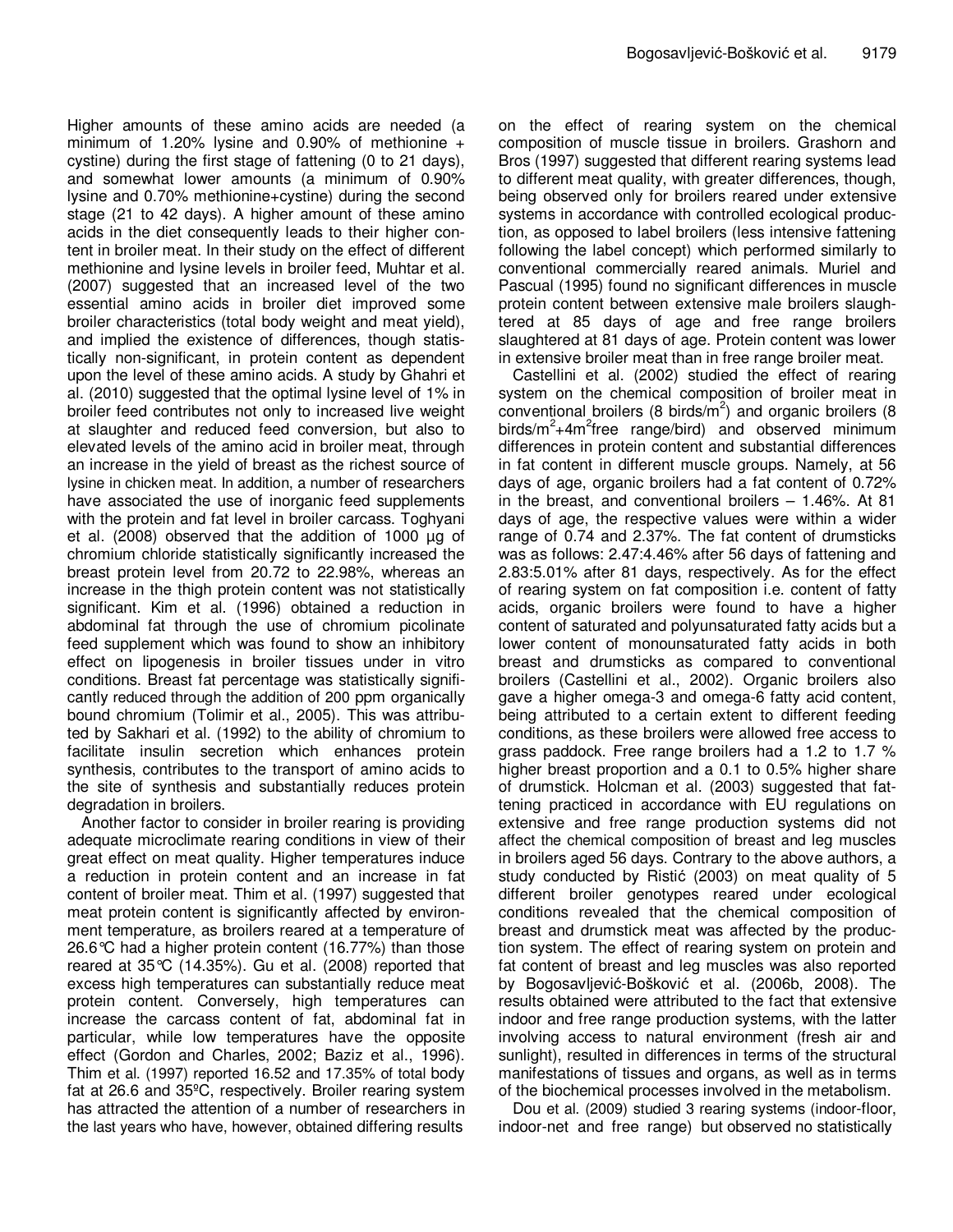significant differences in meat protein and fat content between the broilers raised in confinement and those allowed access to free range. The same authors reported the abdominal fat content of 6.28 and 6.50% in the two systems without free range as opposed to the low 3.01% obtained in the free range system. They also produced a higher breast and thigh proportion under free range rearing. The said differences were attributed to differences in locomotor activity, which has an important effect on abdominal fat content. Similar data were reported by Fanatico et al. (2005) while comparing conventional floor system without free range and floor system with free range. The effect of fattening length on meat quality has been studied by numerous authors. The protein content of breast, thigh and drumstick increases with their age, the increase being accompanied by a fat content reduction in breast and drumstick- by 2.5% on day 42 and 2.1 % on day 52 in breast, and by 9.3% on day 42 and 8.9% on day 52 in thighs (Suchy et al., 2002). Suto et al. (1998) report the following data: crude protein content in male broilers during weeks 2, 6 and 12 of age was about 17.2, 19.6 and 20.5%, respectively. The percentage remains constant until week 20. In females, the observed differences in crude protein content were as follows: 16.4 % during week 2; 20.1% during week 6, with the value decreasing thereafter to 19.1% in week 12 and 18.5% in week 20. Fat content increased in both males and females.

The differences observed were due to different metabolism in male and female broilers. Castellini et al. (2002) and Haro (2005) observed an increase in fat content between days 56 and 81. Females have a higher fat content than males (Sanz et al., 1999b; Haro 2005), the differences being associated by Tumova and Teimouri (2010) with metabolic differences, higher competitiveness among males, different fat accumulation capacity, different nutritional requirements and higher hormonal effect in females. Genotype is another factor significantly affecting body protein and fat percentage in broilers. Berri et al. (2001) determined statistically significant differences in protein content between commercial and some experimental broiler hybrids. Sogunle et al. (2010) compared two commercial hybrids, Arbor Acres and Marshal MY, and reported about 1% higher protein content and lower total fat content in breast and thigh muscles in Arbor Acres than in Marshal MY. Meluzzi et al. (2009) found the highest breast protein content in the slowgrowing hybrid, followed by medium- and fast-growing ones, and a 30% higher fat content of breast muscle in the fast-growing hybrid (Cobb 700) as compared to medium-growing (Naked Neck Kabir) and slow-growing (Brown Classic Lohman) hybrids. The fat content of thighs showed even greater differences: 4.34% fat in the fast-growing hybrid, 3.07 % in the medium-growing one, and as low as 2.29% in the slow-growing hybrid. As for fat composition, a significantly higher content of unsaturated, polyunsaturated, total omega-3 and omega-6 fatty acids was determined in the slow-growing hybrid than in The fast-growing one, whereas the percentage of

monounsaturated fatty acids was higher in the fastgrowing hybrid. The medium-growing hybrid showed intermediary values as compared to the other two hybrids. Farran et al. (2000) reported a higher content of abdominal fat and total crude fat in Arbor Acres than in Ross and Hybro G. Ristić (2005) obtained a 0.4% lower abdominal fat content in Cobb 500 as compared to Ross. Lorengsan et al. (2003) and Rizzi and Chiericato (2010) confirmed the strong effect of genotype on meat protein content, as well as the importance of selection for substantial improvement of the trait.

### **CONCLUSION**

Proteins and lipids of muscle tissue are important meat quality parameters. They contribute substantially to the nutritional characteristics of meat. Given the increasing importance of quality in any production and hence, broiler production, a number of studies have been conducted on the effect of different (genetic and non-genetic) factors on the nutritive value of broiler meat quality. To this end, most authors have attached particular importance to nutrition. Research results reveal that increased dietary levels of proteins result in an increased protein content of broiler meat. Studies on the effect of dietary fat generally suggested a higher effect on adipose tissue composition than on the meat fat content. Some authors emphasise the importance of essential amino acids (lysine and methionine) in broiler feed; others report the importance of inorganic feed supplements. An important effect of broiler genotype and sex has been confirmed by many studies. Substantial differences in the fat and protein content of muscle tissue were observed between fastand slow-growing hybrids, as well as between some strains and hybrids commonly used for broiler meat production. Proteins and lipids of muscle tissue have been frequently evaluated in terms of the effect of broiler rearing system. Given the differences observed between the test production systems in fattening length, stocking density, access to free range, effect of different climatic factors, etc., the results reported in these studies are often quite variable. Some authors have reported no significant effect of rearing system on the fat and protein content of broiler meat; others have obtained statistically significant differences. Overall speaking, this review suggests that the results of previous studies have confirmed the importance of proteins and lipids in terms of meat quality, as well as the substantial effect of a large number of factors on the traits. Moreover, more thorough and detailed future research would facilitate further clarification of the issue herewith presented.

#### **REFERENCES**

Aletor VA, Hamid II, Nieb E, Pfeffer E (2000). Low-protein amino acid supplemented diets in broiler chickens: effects on performance, carcass characteristics, whole body composition and efficiencies of nutrient utilization. J. Sci. Food and Agric. 80: 547-554.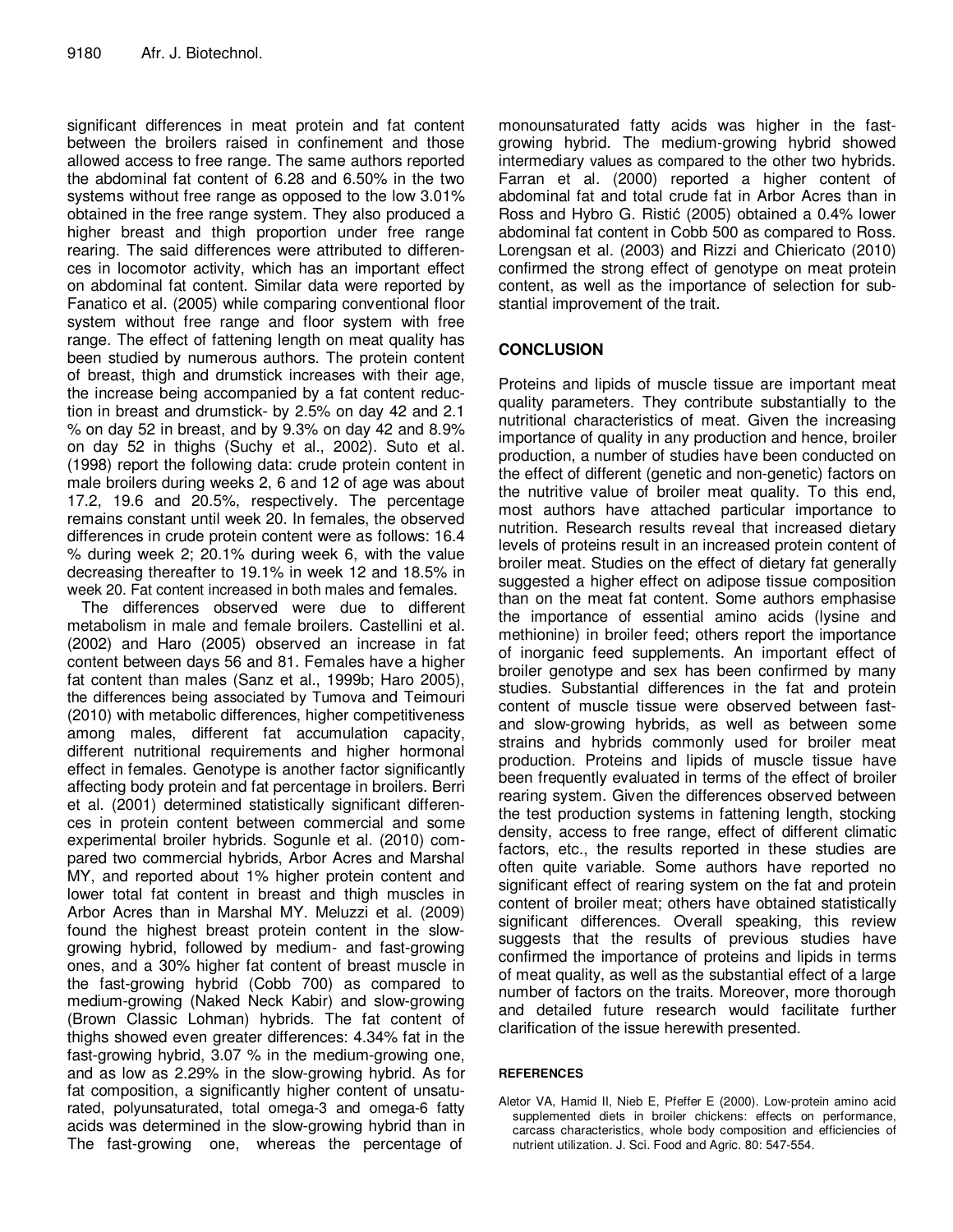- Baziz HA, Geraert PA, Padilha JCF, Guillaumin S (1996). Chronic heat exposure enhances fat deposition and modifies muscle and fat partition in broiler carcass. Poultry Sci. 75: 505-513.
- Berri C, Wacrenier N, Millet N, Le Bihan-Duval E (2001). Effect of Selection for Improved Body Composition on Muscle and Meat. Characteristics of Broilers from Experimental and Commercial Lines. Poultry Sci. 80: 833-838.
- Betti M, Perez TI, Zuidhof MJ, Renema RA (2009). Omega-3-enriched broiler meat: 3. Fatty acid distribution between triacylglycerol and phospholipid classes. Poultry Sci. 88: 1740-1754.
- Bogosavljevic-Boskovic Snezana, Gajic I, Gajic Z (1999). The Influence of Rearing Systems on Basic Tissue Share and Muscle Chemical Structure in Broilers. 45<sup>th</sup> International Congress of Meat Science and Technology, 01-06. August, Yokohama, Japan, Proceedings: pp. 510-511.
- Bogosavljevic-Boskovic Snezana, Gajic Z, Mitrovic S, Djokovic R (2003). Meat Quality Parameters Selected in Yield of Carcasses and Parts of Broilers From Two Non-industrial Rearing Systems. 49<sup>th</sup> International Congress of Meat Science and Technology, Brazil, Proceedings: 41-42.
- Bogosavljevic-Boskovic Snezana, Kurcubic V, Petrovic D M, Radovic Vera (2006a). The Effect of Sex and Rearing System on Carcass Composition and Cut Yields of Broiler Chickens. Czech J. Anim. Sci. 51(1): 31-38.
- Bogosavljevic-Boskovic Snezana, Kurcubic V, Petrovic M, Doskovic V (2006b). The Effect of Season and Rearing System on Meat Quality Traits. Czech J. Anim. Sci. 51(8): 369-374.
- Bošković-Bogosavljević Snežana, Mitrović S, Radović Vera, Dosković V, ðermanović V (2008). Chemical Composition of Chicken Meat in Extensive Indoor and Free Range Rearing System. 18<sup>th</sup> Symposium on Innovation in Animal Science and Production 27-28 november, Belgrade-Serbia. Biotechnol. Anim. Husbandry, 24: 213-223.
- Bogosavljevic-Boskovic Snezana, Pavlovski Zlatica, Petrovic DM, Doskovic V, Rakonjac S (2011). The Effect of Rearing System and Length of Fattening Period on Selected Parameters of Broiler Meat Quality. Archiv für Geflügelkunde (July 2011) (in press) Vol. 75 issue 3.
- Bokkers EAM, Koene P (2003). Behaviour of fast- and slow growing broilers to 12 weeks of age and the physical consequences. Appl. Anim. Behav. Sci. 81: 59-72.
- Castellini C, Muginai C, Dal Bosco A (2002). Effect of organic production system on broiler carcass and meat quality. Meat Science 60: 219-225.
- Crespo N, Esteve-Garcia E (2002). Dietary polyunsaturated fatty acids decrease fat deposition in separable fat depots but not in remainder carcass. Poultry Sci. 81: 512-518.
- Diaz O, Rodriguez L, Torres A, Cobos A (2010). Chemical composition and physico-chemical properties of meat from capons as affected by breed and age. Span. J. Agric. Res. 8(1): 91-99.
- Demby JH, Cunningham FE (1980). Factors affecting composition of chicken meat-literature review. World's Poult. Sci. J. 36: 25-37.
- Dou TC, Shi SR, Sun HJ, Wang KH (2009). Growth rate, carcass traits and meat quality of slow-growing chicken grown according to three raising systems. Anim. Sci. Papers and Reports, 27(4): 361-369.
- El Hachemi A, El Mecherfi KE, Benzineb K, Saidi D, Kheroua O (2007). Supplementation of olive mill wastes in broiler chicken feeding. Afr. J. Biotechnol. 6(15): 1848-1853.
- Fanatico AC, Pillai PB, Cavitt LC, Owens CM, Emmert JL (2005). Evaluation of slow-growing broiler genotypes grown with and without outdoor access: growth performance and carcass yield. Poultry Sci. 84: 1321-1327.
- Farran MT, Khalil RF, Uwayjan MG, Ashkarian WM (2000): Performance and carcass quality of commercial broiler strains. J. Appl. Poultry Res. 9: 252-257.
- Furlan RL, Faria Filho DE, Rosa PS, Macari M (2004). Does low-protein diet improve broiler performance under heat stress conditions? Braz. J. Poultry Sci. 6(2): 71-79.
- Ghahri H, Gaykani R, Toloie T (2010). Effect of dietary crude protein level on performance and lysine requirements of male broiler chickens. Afr. J. Agric. Res. 5(11): 1228-1234.
- Gordon SH, Charles DR (2002). Niche and Organic Chicken Products. Nottingham University Press, Nottingham, UK.
- Grashorn MA, Brose K (1997). Quality assurance in label progras for chicken meat. Proceedings of XIII European Symposium on the Quality of Poultry Meat, 21-26 September, Poznan, Poland: pp. 619- 624.
- Grashorn MA, Clostermann G (2002). Mast- und Schlachtleistung von Broilerherkünften für die Extensivmast. Arch. Geflügelk. 66(4): 173- 181.
- Gu XH, Li SS, Lin H (2008). Effects of hot environment and dietary protein level on growth performance and meat quality of broiler chickens. Asian-Australasian J. Anim. Sci. 21(11): 1616-1622.
- Haro CV (2005). Interaction between dietary polyunsaturated fatty acids and vitamin E in body lipid composition and α-tocopherol content of broiler chickens. PhD thesis. Universitat Autonoma de Barcelona, Spain: p. 140.
- Hellmeister F, Machadomenten JF, Neves Da Silva MA, Coelho AAD, Savino VJM (2003). Efeito de Genótipo e do Sistema de Criacâo sobre o Desempenho de frangos Tipo Caipira. R. Bras. Zootec. 32(6): 1883-1889.
- Holcman Antonija, Vadnjal R, Žledner B, Stibilj Vekoslava (2003). Chemical composition of chicken meat from free range and extensive indoor rearing. Arch. Geflügelk, 67(3): 120-124.
- Kim YH, Han IK, Choi YJ, Shin IS, Chae BJ, Kang TH (1996). Effects of dietary levels of chromium picolinate on growth performance carcass quality and serum traits inbroiler chicks. Asian-Australian J. Anim. Sci. 9: 341-347.
- Lewis DP, Perry CG, Farmer JL, Patterson SLR (1997). Responses of two genotypes of chicken to the diets and stocking densities typical of UK and `Label Rouge` production systems: 1. Performance behaviour and carcass composition. Meat Sci. 45: 501-516.
- Lorengsan SM, Deeb N, Fedler CA, SJ (2003). Breast meat quality and composition in unique chicken populations. Poultry Sci. 82: 1990- 1994.
- Marcu A, Vacaru-Opris I, Marcu A (2009). The influence of feed protein and energy level on meat chemical composition from different anatomical regions at "Cobb 500" Hybrid. Lucrări științifice Zootehnie şi Biotehnologii, 42(1): 147-150.
- Meluzzi A, Sirri F, Castellini C, Roncarati A, Melotti P, Franchini A (2009). Influence of genotype and feeding on chemical composition of organic chicken meat. Italian J. Anim. Sci. 8(2): 766-768.
- Mukhtar AM, Mekkawi A, EI Tigani M (2007). The Effect of Feeding Increasing Levels of Synthetic Lysine and Methionine in Broiler Chicks. Res. J. Anim. Vet. Sci. 2: 18-20.
- Muriel A, Pascual MR (1995). Carcass and meat characteristics from free rangechickens. Proceedings of the XII European Symposium on the Quality of Poultry Meat, 25-29 September, Zaragoza, Spain: pp. 219-222.
- Panda AK, Raju MVLN, Rama Rao SV, Shyam Sunder G (2010). Fast growth requires nutritionists to formulate diets to fully exploit genetic potential. Poultry Int. April: pp. 20-23.
- Ristic M (1999). Sensory and chemical criteria for broiler meat of different breeds from alternative levestock keeping. Proceedings of XIV European Symposium on the Quality of Poultry Meat, 19-23 September, Bologna, Italy: pp. 291-294.
- Ristic M (2003). Fleishqualität von broilerr aus der ökologischer produktion. Biotechnol. Anim. Hysbandry, 19(5-6): 335-343.
- Ristić M (2005). Influence of breed and weight class on the carcassvalue of broilers. In: XIIth European Symposium Quality of Poultry Meat, Doorwerth, The Netherlands: pp. 23-26.
- Rizzi C, Chiericato GM (2010). Chemical composition of meat and egg yolk of hybrid and Italian breed hens reared using an organic production system. Poultry Sci. 89: 1239-1251.
- Sanz M, Flore A, Perez de Ayala P, Lopezborte CJ (1999a). Effect of Fatty Acid Saturation in Broiler Diets on Abdominal Fat and Breast Muscle Fatty Acid Composition and Susceptibility to Lipid Oxidation. Poultry Sci. 78: 378-382.
- Sanz M, Flore A, Perez de Ayala P, Lopezborte CJ (1999b). Higher lipid accumulation in broilers fed saturated fats than in those fed unsaturated fats. Brit. Poultry Sci. 40: 95-101.
- Sakhari M, Jeacock MK, Shepherd DA (1992). Regulation of intracellular proteindegradation in the isolated perfused liver of the chicken (Gallus domesticus). Comptaratoty Biochem. Physiol. 101: 17-21.